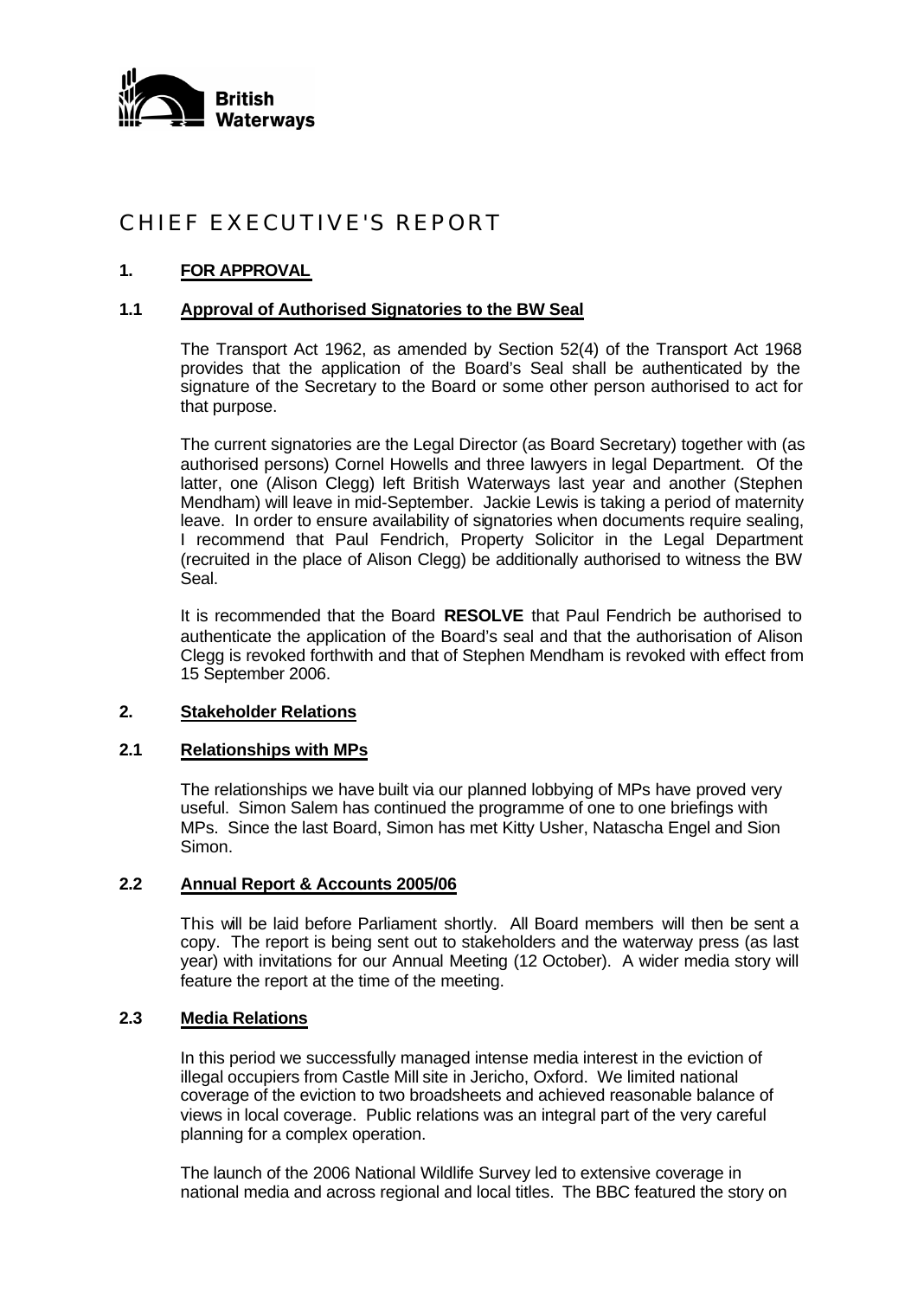both Breakfast News and its One O'Clock news programme, along with broadcasts on Radio 4's Today programme and Radio 5 Live (Drivetime). A short article in *The Daily Telegraph* produced correspondence in the letters page, leading to the Game Conservancy Trust writing that "British Waterways is to be applauded…." in regard to our care and enhancement of habitat for water voles.

In advance of the warm summer weather a press release was issued to regional media warning of the dangers of entering waterways to cool down. This resulted in some effective community safety press coverage.

#### **2.4 British Marine Federation**

We have made good progress in implementing all the confidence building measures contained in the mediation agreement made in February. In particular, we have completed the drafting of a Code of Practice. This is scheduled for discussion by the Fair Trading Committee at their July meeting. The FTC Chair will give a verbal update at the Board meeting.

Tony Hales met the BMF Management Board on 11 July at one of its regular meetings for an informal exchange of views. He reported that the BMF were upbeat about the improved relationship and that they thought good progress was being made.

## **3. MARKETING & CUSTOMER SERVICE**

## **3.1 Complaints**



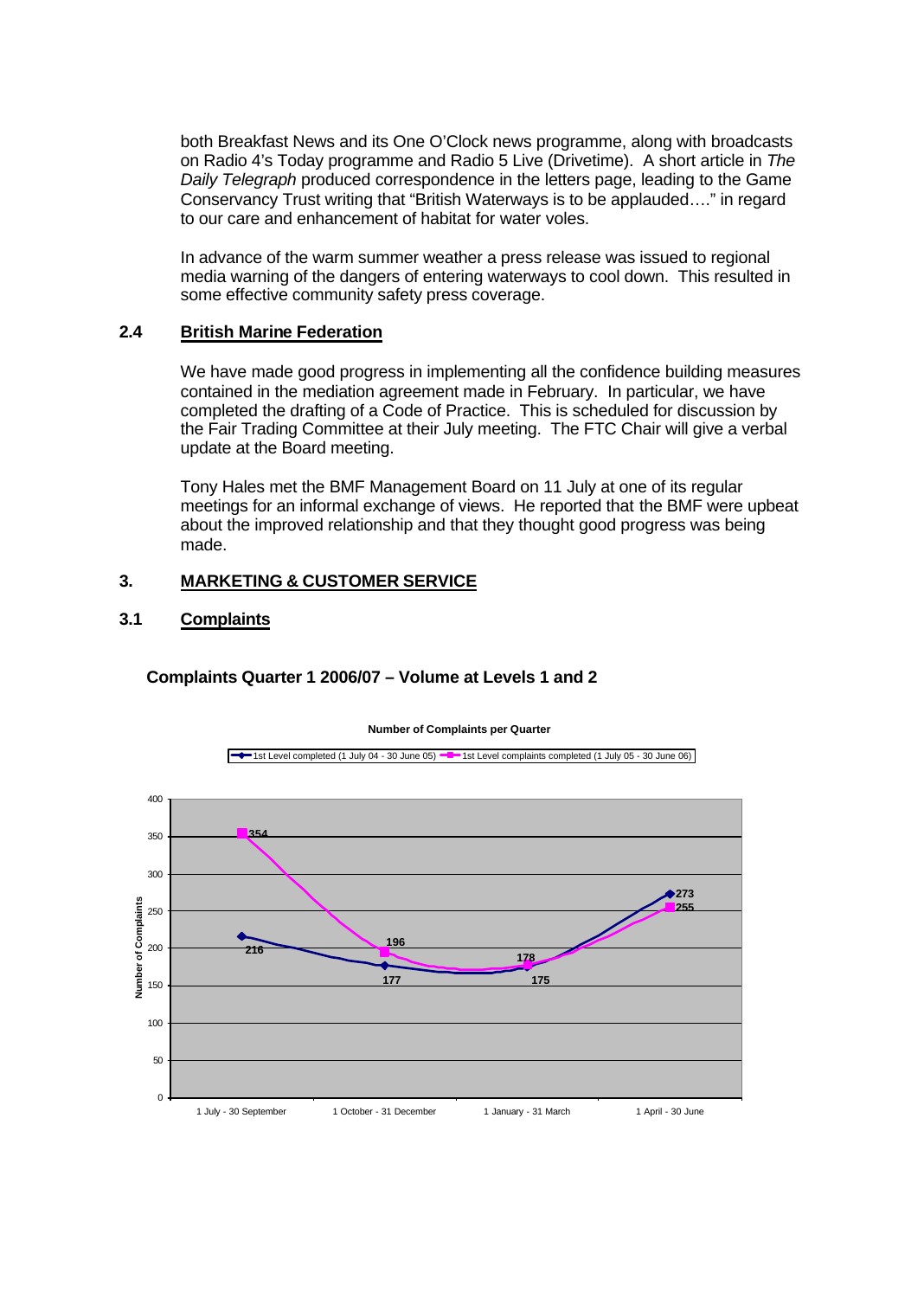



#### **Percentage of complaints moved to Second Level**

**Percentage of Complaints Moved to Level 2**



The number of complaints per quarter has been similar to last year for 3 consecutive quarters. We wait to see if the sudden uplift experienced in Quarter 2 2005/06 is repeated this year.

In the past year the proportion of complaints going to second level has increased to an average of around 11% from around 9%. We are monitoring this, but can see no discernible pattern as yet.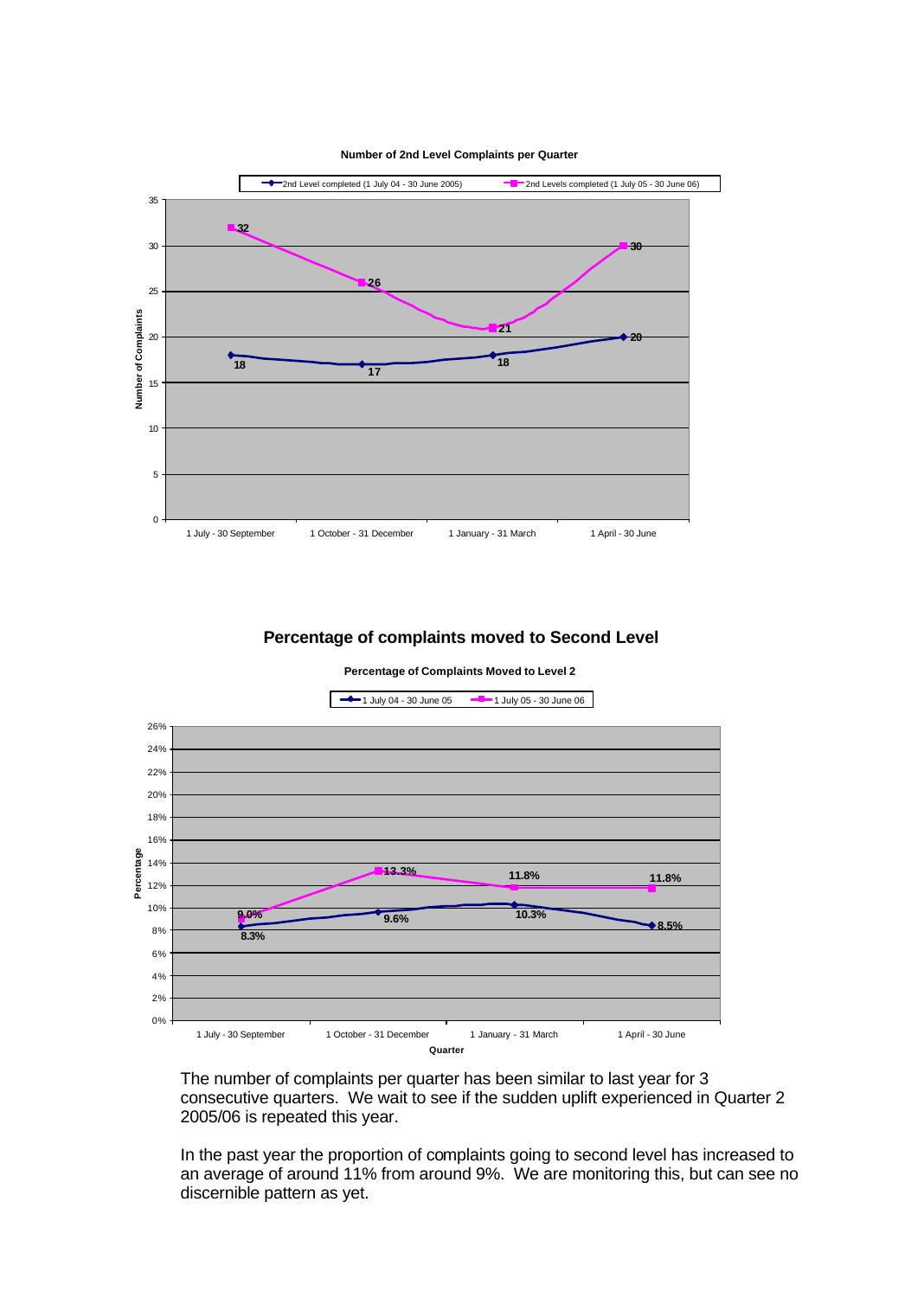The average number of days taken to respond fully to a complaint in Q1 remains the same as Q4 2005/06 at 12 working days. However, the percentage of complaints responded to within 20 working days rose to 97.25%, up from 92.7% in the previous quarter and 95.2% for the last financial year. As reported to the Board at its May meeting, the response time for complaints is to become 15 working days from 1 January 2007. The number of complaints completed within 15 working days was 70.6% in Quarter 1 – we are discussing this with operating units.

Five reporting units (SE, CS, EM, W&BC & Scot) had complaints that took longer than 20 working days to complete, up from three reporting units that failed to meet the deadline in the previous quarter.

#### **3.2 Waterways Ombudsman cases – Q1 2006/07**

|                                                                                                                               | 2005/06        |                |                |      | 2006/07 |
|-------------------------------------------------------------------------------------------------------------------------------|----------------|----------------|----------------|------|---------|
|                                                                                                                               | Q <sub>1</sub> | Q <sub>2</sub> | Q <sub>3</sub> | Q4   | Q1      |
| Number of cases accepted by<br>Ombudsman                                                                                      | 8              | 7              | 5              | 9    | 6       |
| Number of cases completed                                                                                                     | 9              | 0              | 8              | 10   |         |
| <b>Number of completed cases</b><br>with maladministration found.<br>Includes $(1)$ = partial finding of<br>maladministration | 6(5)           | 0              | 6(6)           | 5(3) | 2(1)    |
| Complaints accepted as % of<br><b>BW level 2 complaints</b>                                                                   | 40%            | 22%            | 19%            | 43%  | 20%     |

The Waterways Ombudsman will be attending the Board meeting to discuss her Annual Report.

#### **3.3 Customer Service Transformation**

Twelve customer service ambassadors have made a strong start to the Moments of Truth assignment. Specific objectives are ;

- $\circ$  A live, stimulating and practical customer focussing exercise for all business units, including central departments
- o Participation by around 10% of BW people at all levels in eleven business units and BWML
- o Put Moments of Truth to work throughout the business as an agent of cultural change
- o Involve BW people from across the business in setting customer service standards
- o Assess priority areas for improving BW's presence for customers.

Henley Centre reports and presents the 2012 volume and value model to the customer service transformation board on 17 July.

The team considering where and how BW people can best improve their ability to communicate with customers, is progressing to a programme and specification. Appropriate parts of this will be tendered for execution Q3 & Q4 2006/07.

Strategic principles for a future customer contact centre have been established. Detailed examination of options is in hand.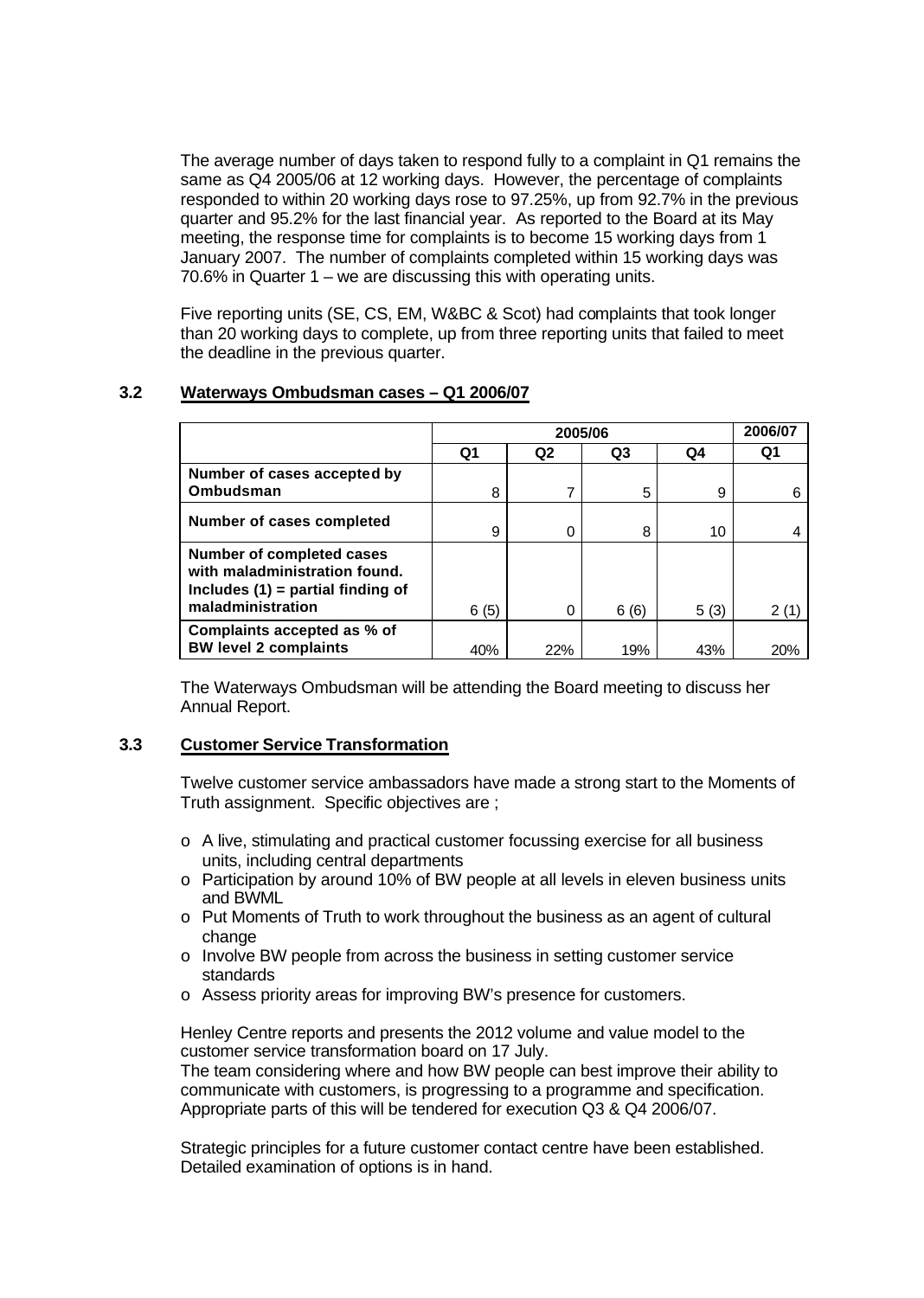# **4. RISK ISSUES**

## **4.1 Rochdale Canal – Hebden Bridge**

Following a period of heavy rainfall on the evening of Sunday  $f<sup>st</sup>$  July, a stream which runs in culvert under the Rochdale Canal overtopped and discharged water and debris into the Canal. The canal has been blocked to navigation. Gallifords have visited the site along with Land and Water dredging contractors. Due to access issues, the debris will need to be removed by floating craft and work to clear a channel to allow restricted navigation will now commence.

# **4.2 River Lune Aqueduct, Lancaster Canal**

The River Lune Aqueduct has now been repaired and the navigation and towpath re-opened to users on 30<sup>th</sup> June. There is still some historical leakage through the structure which is being monitored. An arrears scheme to undertake comprehensive repairs to the aqueduct and re-line the approach embankment is planned for inclusion within the 2008/09 business plan.

## **4.3 Plank Lane Lift Bridge Counterweight Failure, Leeds & Liverpool Canal**

Plank Lane Lift Bridge was re-opened to navigation on 13<sup>th</sup> June upon completion of the remedial work following the counterweight collapse.

The investigation into the cause of the failure has now been completed. This concluded that the principal reason for the failure was poor detailing of connections and joints leading to corrosion of bolts compounded by incorrect fitting of hydraulic lines to the rams on the day of the failure. The Technical Structures team have been advised of the outcome of the investigation and guidance on inspection and monitoring is awaited.

## **4.4 Llangollen Breach**

The Llangollen Canal breached overnight on Monday  $5<sup>h</sup>$  June at Ravensmoor. Water was lost from 2km of the canal and 3 boats were stranded dry. The stranded crews were accommodated in hotels while their craft was re-floated.

Arrangements to crane craft past the site resulted in 12 operations. The canal reopened on 16<sup>th</sup> June following works directed by BW engineers. Our prompt response to dealing with the breach has been received very positively with excellent media coverage.

## **5. STRATEGIC PEOPLE ISSUES**

## **5.1 Annual Pay Settlement**

Following detailed negotiations agreement on the annual pay review has been reached with the trade unions. The level of pay increase for fully effective performers will be 2.7% plus £100 business performance bonus. Around 30% of our people will receive pay increases above this level up to 6.7% based on individual performance rating taking the average pay bill increase to around 3.2%. Performance bonus payments up to 7.5% of base salary have been awarded to around 700 employees in addition to the £100 business performance bonus for effective performers.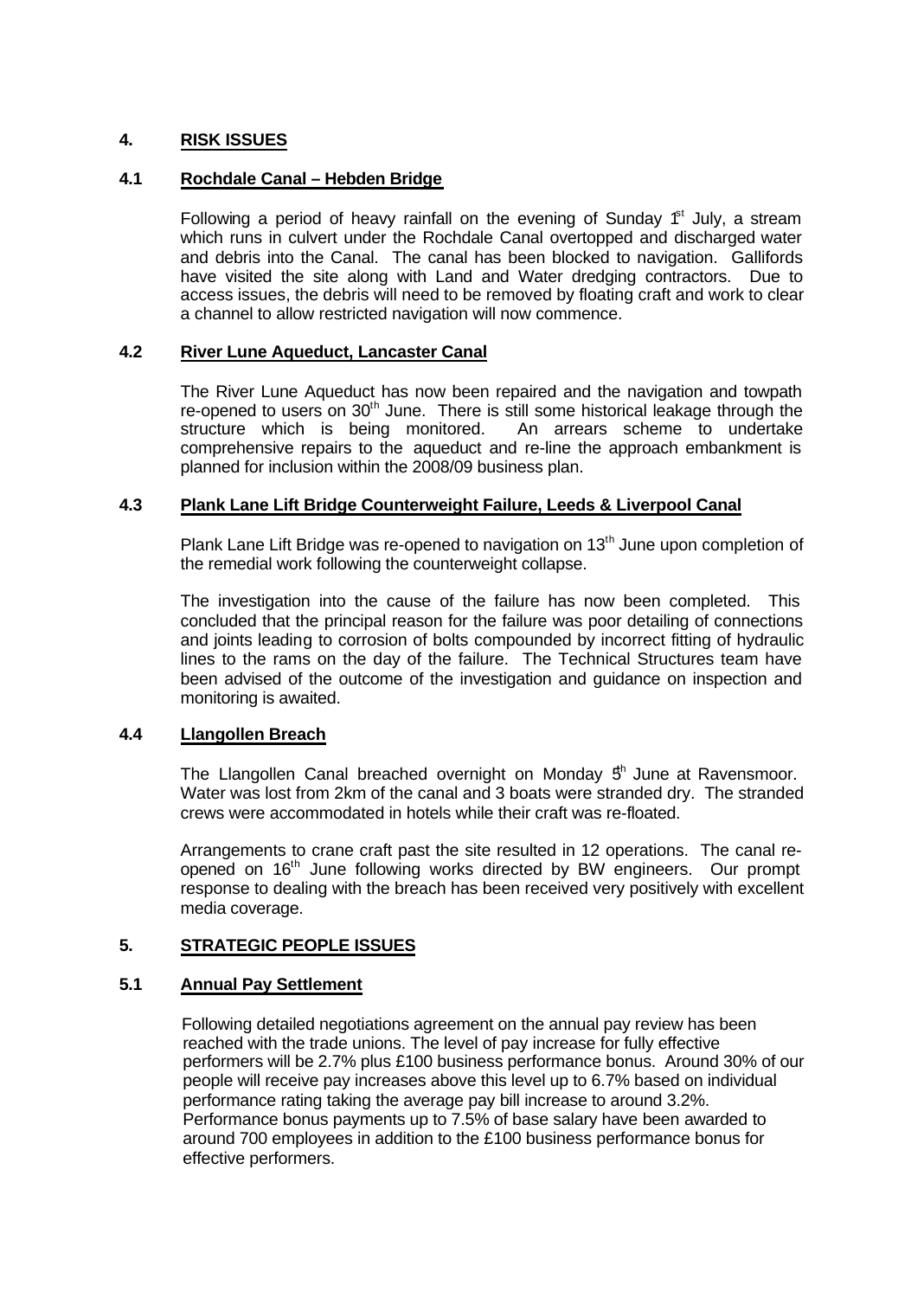Negotiations have been challenging this year as the unions ambition was to achieve a general increase in excess of 3%. Our final offer included the £100 business performance bonus subject to acceptance of the total package. Both unions accepted the offer without a ballot of their members. During negotiations the unions targeted Director remuneration in an attempt to demonstrate unfairness. Further discussions are being arranged with senior union officials to explain the market context for Director and Senior Manager remuneration.

## **5.2 Senior Management Changes**

- **London General Manager** Simon Bamford will commence on 4 September. Simon is currently Operations Director with Land and Water Remediation Ltd and brings over 20 years experience in environment and water related industries having previously worked for Southern Water and ADAS Scotland Operations. David Lamont has taken up the role of Operations Manager (Scotland). David has a general management background having worked in the engineering and leisure industries.
- **HR Restructure**  As part of the restructure of the HR function Sally Charman, Personnel Manager (South) and Ken Adams, Training & Development Manager have left employment.
- **Procurement Restructure** National Procurement Manager, Ken Butcher has taken early retirement and Nigel Habben has been promoted to lead the procurement function within Shared Services.
- **Senior Manager resignations** Sarah Briggs, Estate Manager (South West), Pam Swanson, Business Support Manager (Scotland), Norrie Courts, Commercial Manager (Scotland), Andrew Cobden, Property Development (London) and Amanda Dunk, Leisure Manager (London) have all recently resigned. Where possible the opportunity will be taken to achieve efficiencies from these developments.

# **6. LEISURE**

## **6.1 The Scottish Boat Show & Outdoor Leisure Festival**

Despite very unsettled weather, 10,000 visitors were welcomed to this third major event at the Falkirk Wheel. Reaction from visitors was favourable and 350 completed visitor surveys were received. These will be analysed and a report prepared. Exhibitors had mixed reactions to the introduction of more activities; in particular some felt that it was not a real boat show – more of a day out for visitors.

There was excellent media coverage of the event by BBC Radio Scotland "Drivetime", "Out of Doors" and Scottish TV News.

## **6.2 Crick Boat Show**

The show returned a loss of £65k following a number of operational challenges. The weather leading up to the weekend was the worst ever experienced by the show, putting the building phase behind schedule and flooding problems had to be overcome throughout. On the second evening a nearby warehouse burnt down overnight, leading to major diversions and traffic issues for the remaining 2 days of the show. Despite this, the show was the biggest ever staged and local stakeholders will be engaged to build in better traffic access and contingency for the future.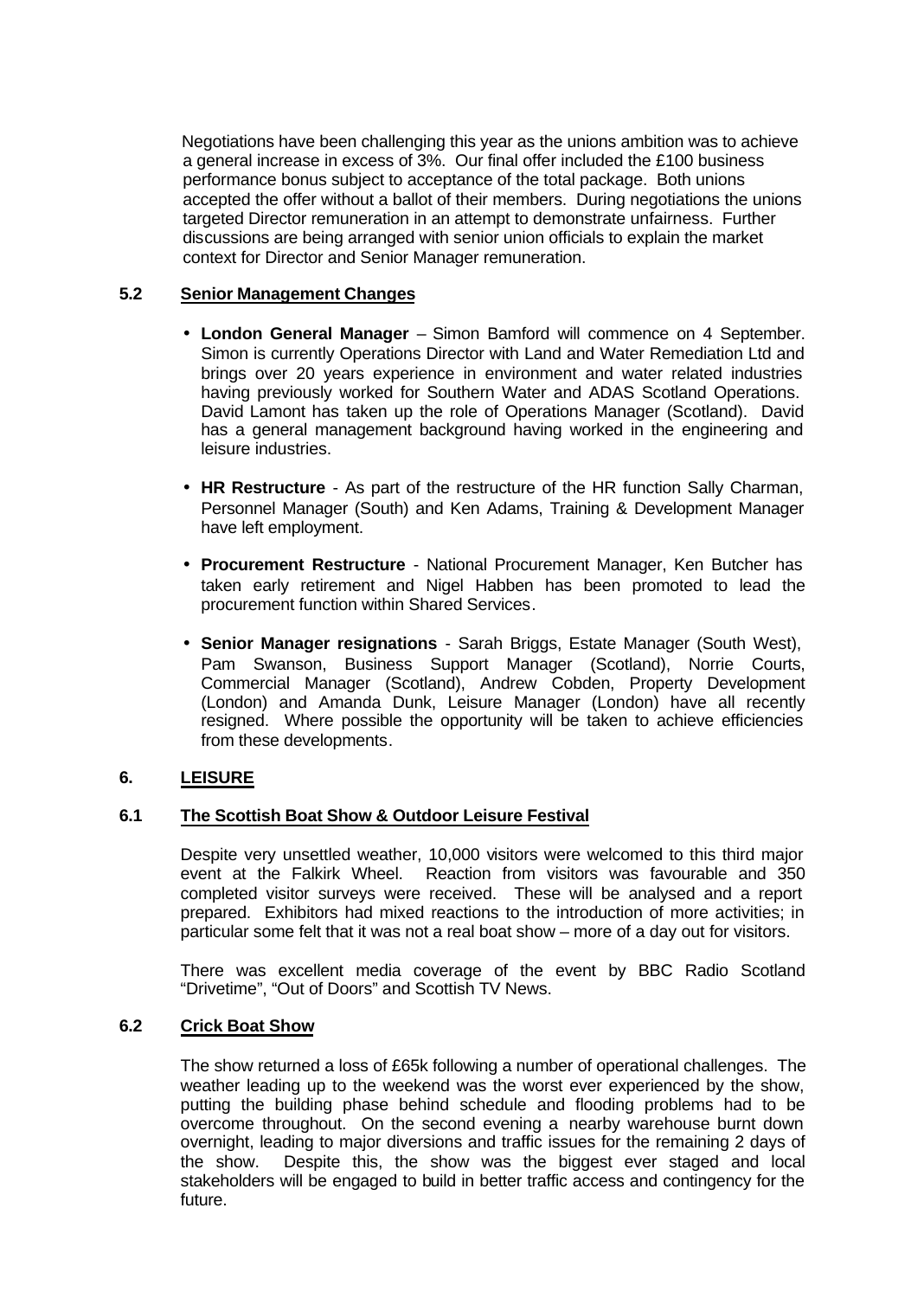Outsourcing of the show is being progressed for 2007 – tenders have been received from four event management companies to manage the infrastructure.

#### **6.3 Sheffield on the Waterfront Festival**

Yorkshire Waterways supported the second annual Sheffield on the Waterfront Festival on 11<sup>th</sup> June. An estimated 8000 people attended this event at Victoria Quays.

#### **7. RESTORATION/REGENERATION**

#### **7.1 Helix Living Landmarks Bid**

The River Carron currently has a tight navigation window for craft travelling to and from the Forth at Grangemouth. This issue is clearly identified in the Scottish Executive's policy document "*Scotland's Canals: An Asset for the Future*" and the Scottish Executive has strongly encouraged BW to look at ways to tackle it.

BWS with MAD monies and Scottish Executive funding have carried out a full review and developed solutions. The review initially considered a tidal barrage. However, this identified too many environmental concerns. The preferred solution under consideration is the construction of a canal along the south shore of the river, from the sea lock to the west section of Grangemouth Dock incorporating an iconic 'Kelpie Boatlift'.

A funding bid in partnership with Falkirk Council to form a project called the Helix – Living Connections has been submitted to the Big Lottery Fund Living Landmarks programme. The bid incorporates the canal channel and Kelpie with the Falkirk Council 310 hectare Community Parkland Project to develop a community land trust, combining art, environment and sport. The two projects join geographically at the Grangemouth Sea Lock.

The funding bid has passed the first phase of filtering and a review panel visited the project on the  $8<sup>th</sup>$  and  $9<sup>th</sup>$  May this year. Falkirk Council was the lead organisation for the bid. The two days assessment went well and was well supported by BW.

The project will be scored as part of the review report and will be considered as part of the second round filtering. This will reduce the existing 75 projects to 25. Projects taken to the next round will be considered for up to £250,000 of development monies. A decision on projects to proceed to Stage 2 is expected by the end of July 2006.

## **8. CORPORATE SOCIAL RESPONSIBILITY**

#### **8.1 Angling Competition**

Yorkshire Business Unit is to provide sponsorship for a junior fishing competition run by West Yorkshire Police on the Calder & Hebble Navigation. The competition is aimed at offering an accessible alternative to drugs and crime which now affect young people from all walks of life.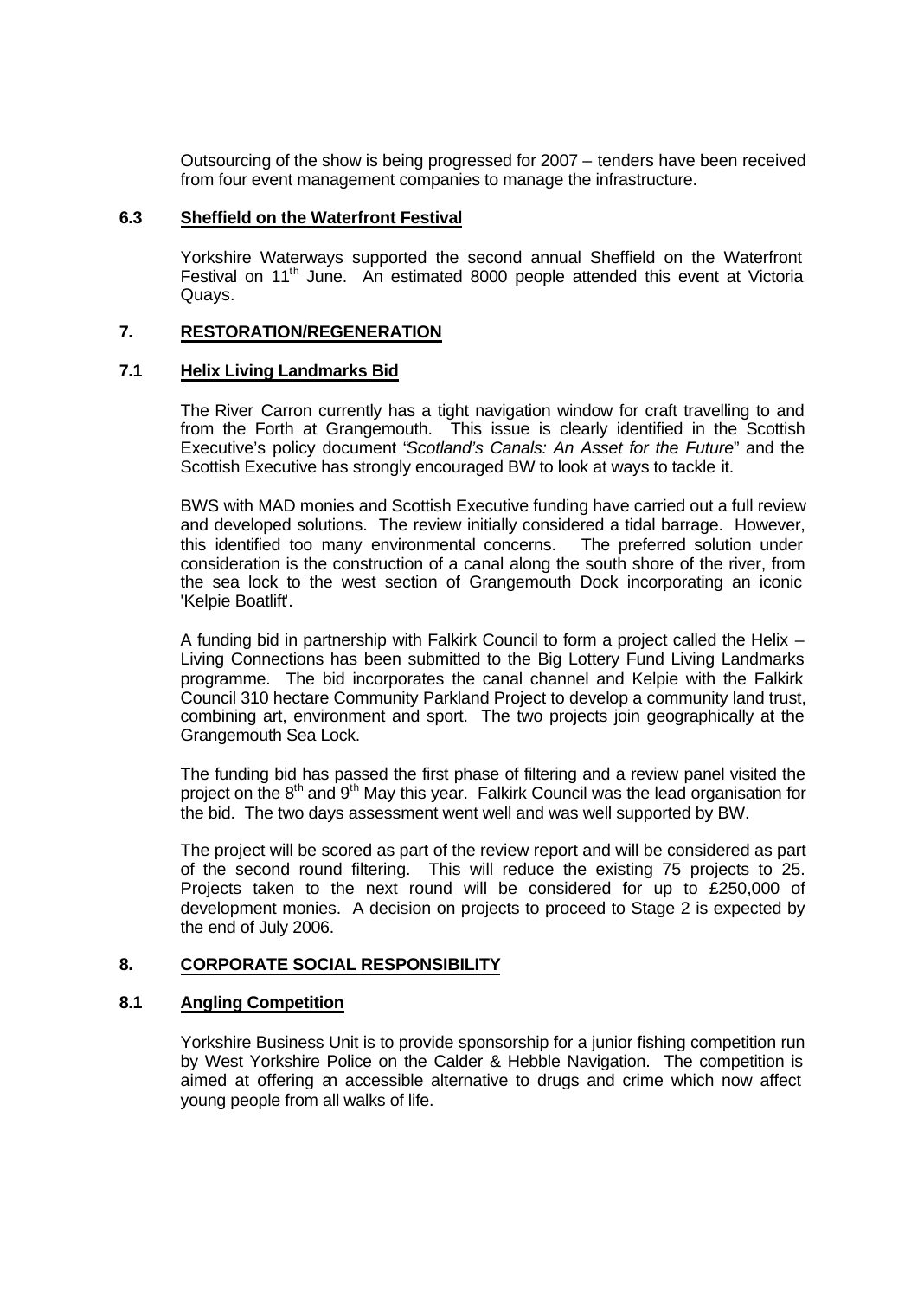## **8.2 Education & Water Safety**

Brunel, Bugs and Bridges - To celebrate the 200<sup>th</sup> anniversary of the birth of Brunel, 274 children from five Ealing primary schools took part in activities at Three Bridges in Southall. Isambard Kingdom Brunel took the children on a guided walk along the towpath to show them his structure at Three Bridges as well as other canal features. The children went bug hunting in the local park led by Ealing Countryside Rangers and BW's Ecologist and also built miniature arches. One of the children wrote 'I loved building bridges because when I grow up I might be an engineer like Isambard Kingdom Brunel. I enjoyed his walk – it was inspiring!

# **9. PROPERTY**

# **9.1 Jericho**

The repossession of this site was achieved on  $31<sup>st</sup>$  May. On the day around 25 police and 20 bailiffs were involved and the operation went fairly smoothly. There has been criticism from the local community about the numbers of police and bailiffs involved but I am in no doubt the police called it correctly.

## **9.2 Rating Revaluation – Scotland**

All valuation notices pertaining to the 2005 revaluation have now been received. It is clear that the Assessors have applied a 100% increase to the rateable values of canal undertakings. The effect of these rises has been curtailed this financial year by transitional rates relief, limiting increases to circa 12.5% plus inflation.

All appeals have been lodged by British Waterways appointed agents. However, further progress is unlikely until the Local Authorities Assessor is in a position to deal with the appeals.

## **9.3 Dundas Wharf**

The Scottish Executive has called in the ISIS Dundas Wharf residential tower scheme. A public inquiry will be held before the Executive decide whether to affirm the Local Council's planning permission. ISIS is reviewing its options in the light of this decision.

## **9.4 Headquarters Move – Apsley Site**

The Executive undertook a review of the proposed Head Office relocation to Apsley and compared it with the costs/benefits of relocating to Milton Keynes and Paddington.

The review showed that there were no significant cost differences between either option and the decision rested on the risks associated with each. The Executive decided that the business continuity risk of moving to Milton Keynes and Paddington was greater than the construction risk at Apsley. We have therefore confirmed the move to Apsley.

We anticipate signing the sale agreement for Willow Grange within the next 2-3 weeks with a planned move to Apsley by December 2008.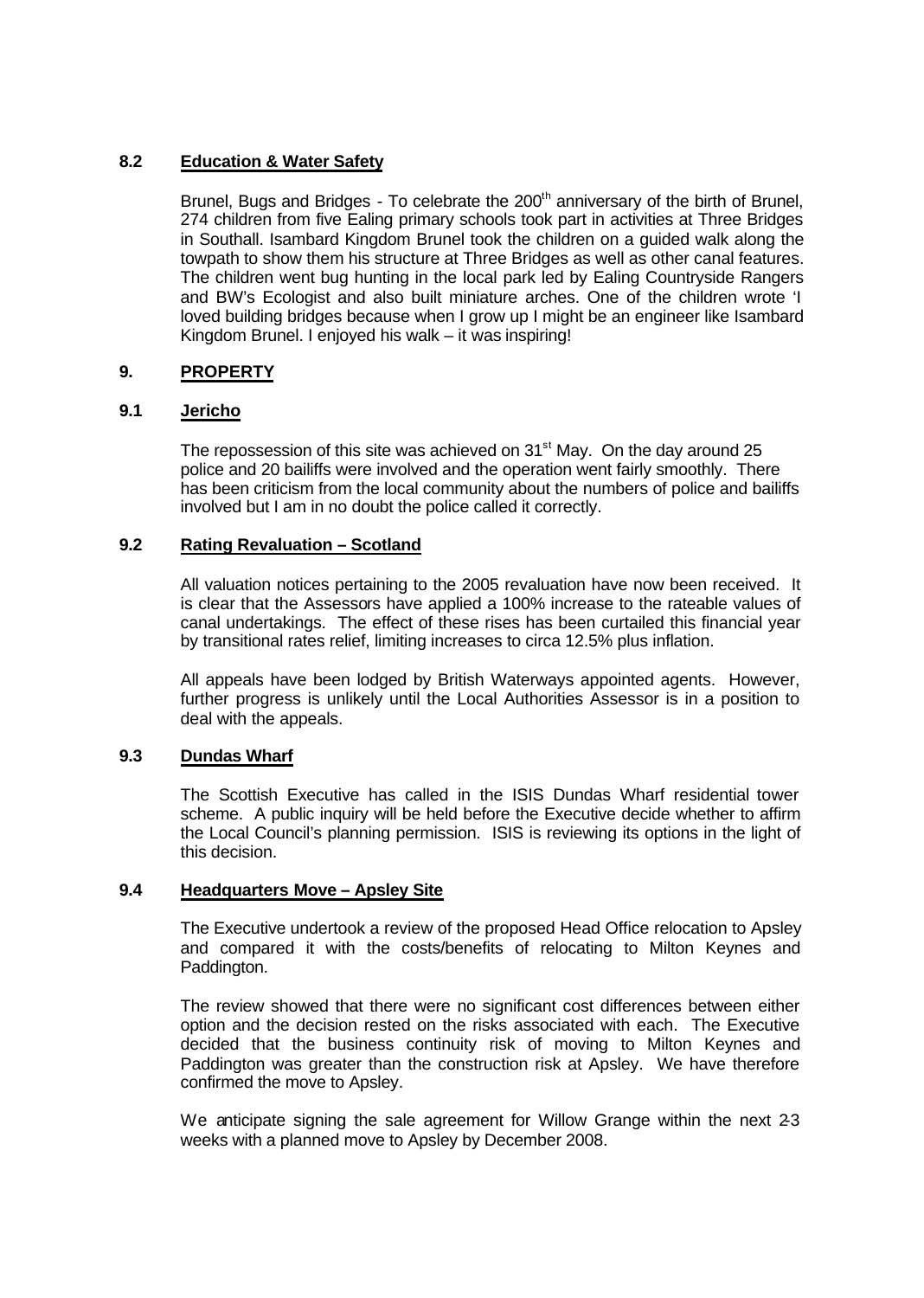## **9.5 Gloucester Quays**

On 23 June the Secretary of State granted outline planning permission for the Gloucester Quays scheme. The news has been very well received locally with excellent press and media coverage.

## **9.6 Brentford Lock, Brentford**

We have exchanged contracts on unit 2 with Prezzo, an Italian restaurant operator, who is now fitting out the premises and should start trading in July. We have completed the sale of the long leasehold interest of the pub unit to the Great Little Pub Company and we anticipate them being open for trading in early September. Units 3&4 remain vacant and we are talking to interested parties. The BW Operational team are now in occupation of the Harbour Masters Office and Chandlery at Heron View on the West Bank and we are marketing the two office units where we have received strong interest but are still in search of suitable tenants.

## **10. CORE WATERWAY**

## **10.1 Pollution – South Yorkshire Navigation**

We are handling a significant pollution incident on the SYN when, during recent flash storms, the Yorkshire Water Storm Sewer overflowed into the River Don. The canal from Swinton Lock to Eastwood Lock is presently closed pending clean-up by YW and the Environment Agency.

## **10.2 Cemex – River Severn**

It is disappointing to note that Cemex have failed to move a single barge of aggregate through Gloucester since the launch in March. They have continued to promise this but have not delivered. There is a real risk of siltation undoing the £300k of dredging works completed last winter. Cemex are clear on our position that we will not dredge this entire stretch again in the foreseeable future.

## **10.3 Motorcycles on Towing Paths**

West Midlands Waterways have had difficulties with motorcycles on towpaths in the Wednesfield area. The local community was encouraged to report every sighting to the police through Crimestoppers. Discreet surveillance cameras were installed and local police worked with our own staff to stop, confiscate and destroy nine motor cycles in three days. This has reduced the number of incidents to a minimum almost overnight.

## **10.4 Slough Arm**

Thorney Lane, Iver: Due to high winds an Italian Poplar tree was blown on to buildings on the Ridgeway trading estate. Structural damage was caused and subsequently a claim has been put against BW London for damage caused. On closer inspection it was realised that the other 6 very large Poplar trees that are growing on our land are also rotten. Work is ongoing to get these trees felled on safety grounds. It is expected to cost in the order of £25k to remove the trees all of which is unplanned works. Overhead powerlines have delayed the start of works.